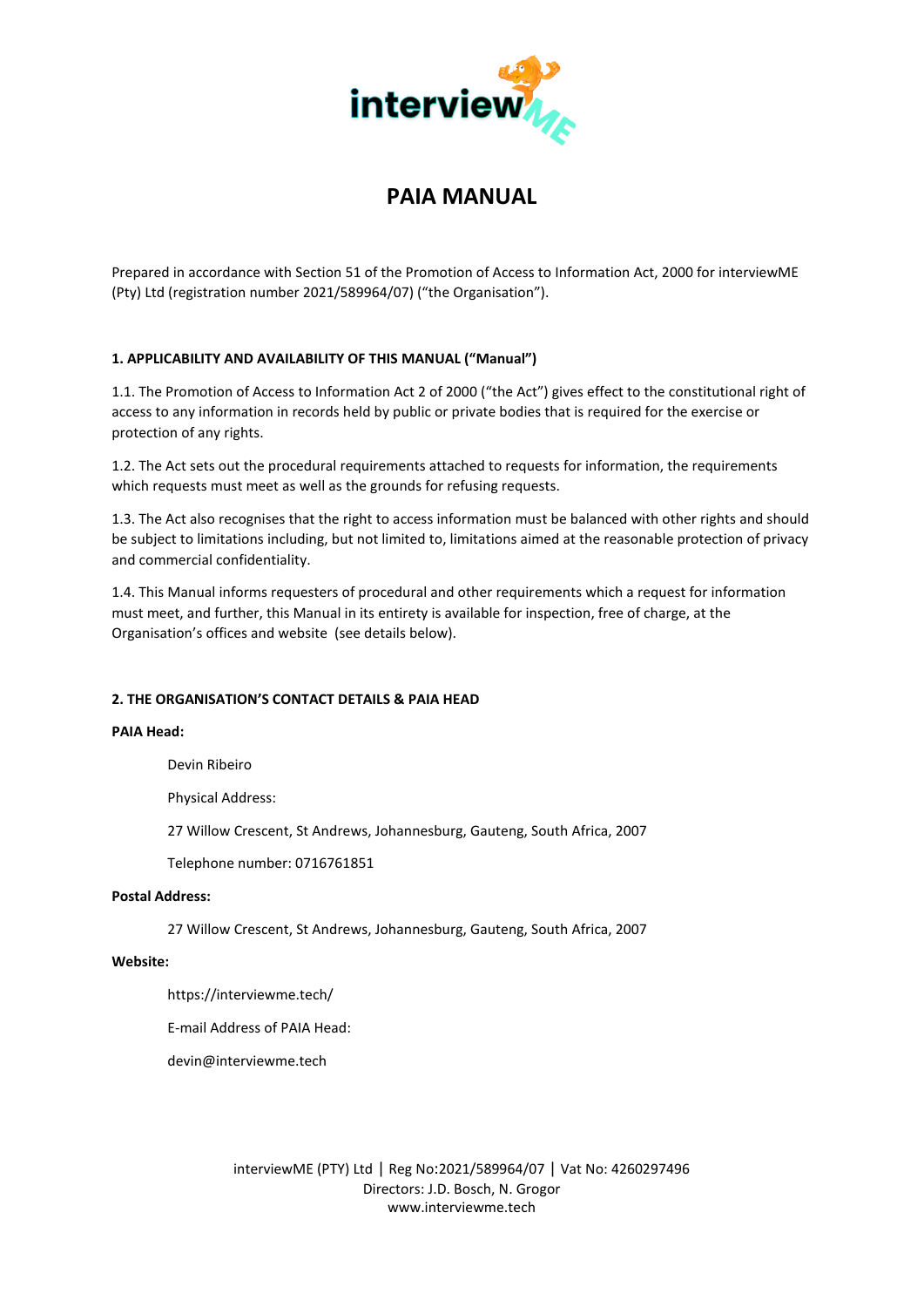

# **3. SOUTH AFRICAN HUMAN RIGHTS COMMISSION GUIDE**

The South African Human Rights Commission ("SAHRC") is required, as directed by the Act, to compile a guide containing information that may reasonably be required by a person who wishes to exercise any right contemplated in the Act. The guide can be obtained from the SAHRC. In this regard, enquiries should be directed to:

#### **The South African Human Rights Commission:**

Telephone Number: (011) 484 8300

Fax Number: (011) 484 7149

#### **Website:**

http://www.sahrc.org.za

#### 4. **SECTION 52 NOTICE: VOLUNTARY DISCLOSURE AND AUTOMATIC AVAILABILITY OF CERTAIN RECORDS**

This section is not applicable, as there has been no voluntary disclosure.

#### **5. THE ORGANISATION'S RECORDS**

Information is available in terms of the following legislation to the persons or entities specified in such legislation:

- Companies Act, 71 of 2008;
- Income Tax Act, 58 of 1962;
- Value Added Tax, Act 89 of 1991;
- Labour Relations Act, 66 of 1995;
- Basic Conditions of Employment Act, 75 of 1997;
- Employment Equity Act, 55 of 1998;
- Skills Development Levies Act, 9 of 1999;
- Unemployment Insurance Act, 30 of 1966;
- Compensation of Occupational Injuries and Diseases Act, 130 of 1993;
- Occupational Health & Safety Act, 85 of 1993;
- Electronic Communications and Transactions Act, 25 of 2002; and
- Telecommunications Act, 103 of 1996

Access to the documents as set out below may be subject to the grounds of refusal, which grounds of refusal are set out in clause 6 below: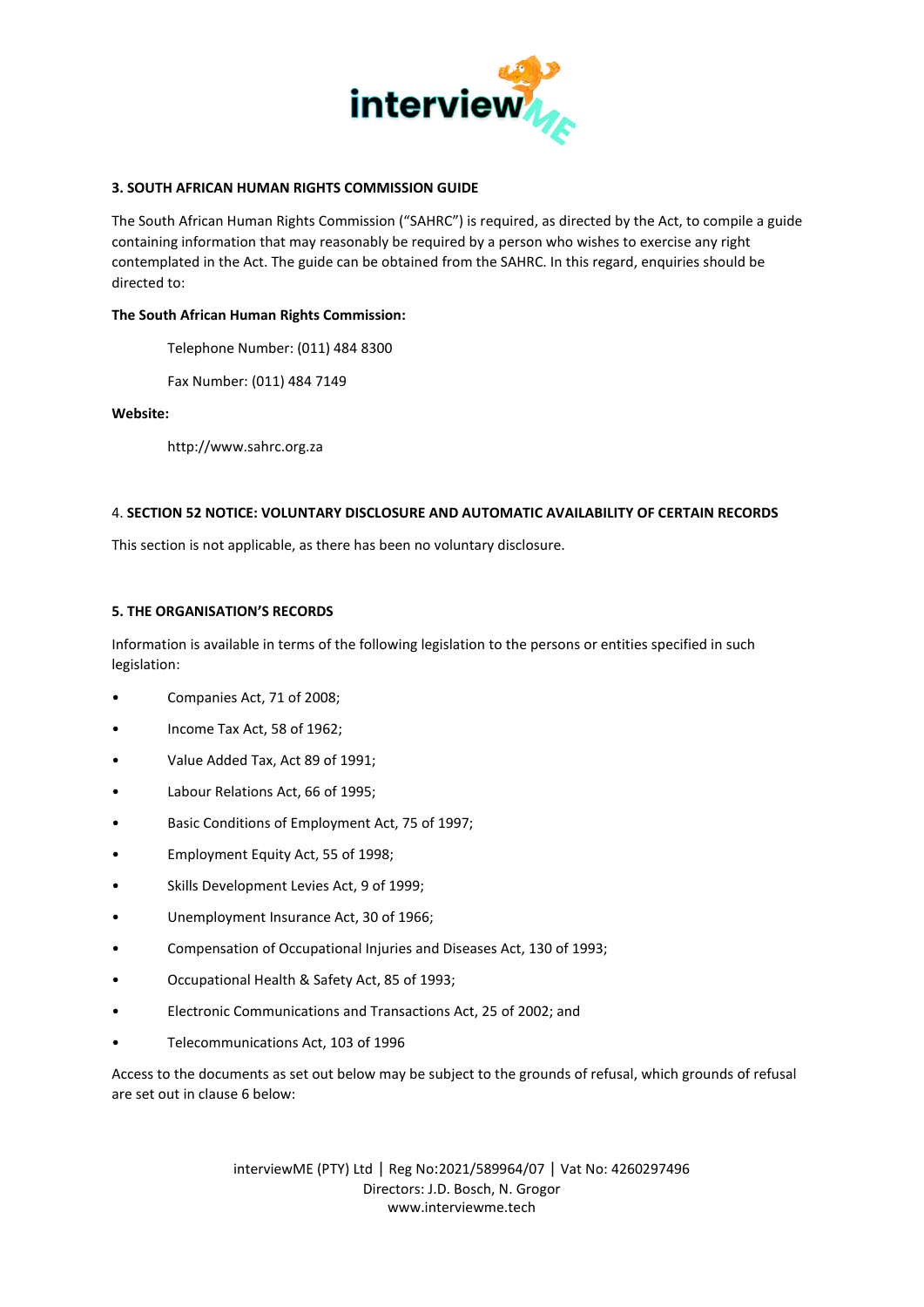

# **5.1. Customer Records**

*"Customer"* in the Manual refers to a natural person or juristic entity that receives services from the Organisation. Customer records include the following:

5.1.1. Any such records which may pertain to products sold and/or services rendered by the Organisation including:

5.1.1.1. records provided by a third party and which are in the possession of the Organisation;

5.1.1.2. records provided by a customer to a third party whilst acting for or on behalf of the Organisation;

5.1.1.3. records generated by or within the Organisation relating to its customers.

# **5.2. Supplier Records**

*"Supplier"* in the Manual refers to a natural person or juristic entity that provides services or goods to the Organisation. Supplier records include the following:

5.2.1. Any such records which may pertain to products bought and/or services received by the Organisation including:

5.2.1.1. records provided by a third party and which are in the possession of the Organisation;

5.2.1.2. records provided by a supplier to a third party whilst acting for or on behalf of the Organisation;

5.2.1.3. records generated by or within the Organisation relating to its suppliers.

# **5.3. Personnel Records**

*"Personnel"* in the Manual refers to any person who works for or provides any service to or on behalf of the Organisation and who receives or is entitled to receive remuneration therefrom. Personnel further refers to any other such person who assists in carrying out or conducting the business of the Organisation, and which includes but is not limited to directors, whether executive or non-executive, all permanent, temporary and part-time staff as well as contract workers. Personnel records include inter alia the following:

5.3.1. personal records which are provided by the personnel themselves and/or by any other third party;

- 5.3.2. internal evaluation records as well as other internal records;
- 5.3.3. conditions of the Personnel's employment and other personnel-related contractual and legal records;
- 5.3.4. correspondence relating to personnel; and

5.3.5. such training schedules, courses and material as have been provided from time to time.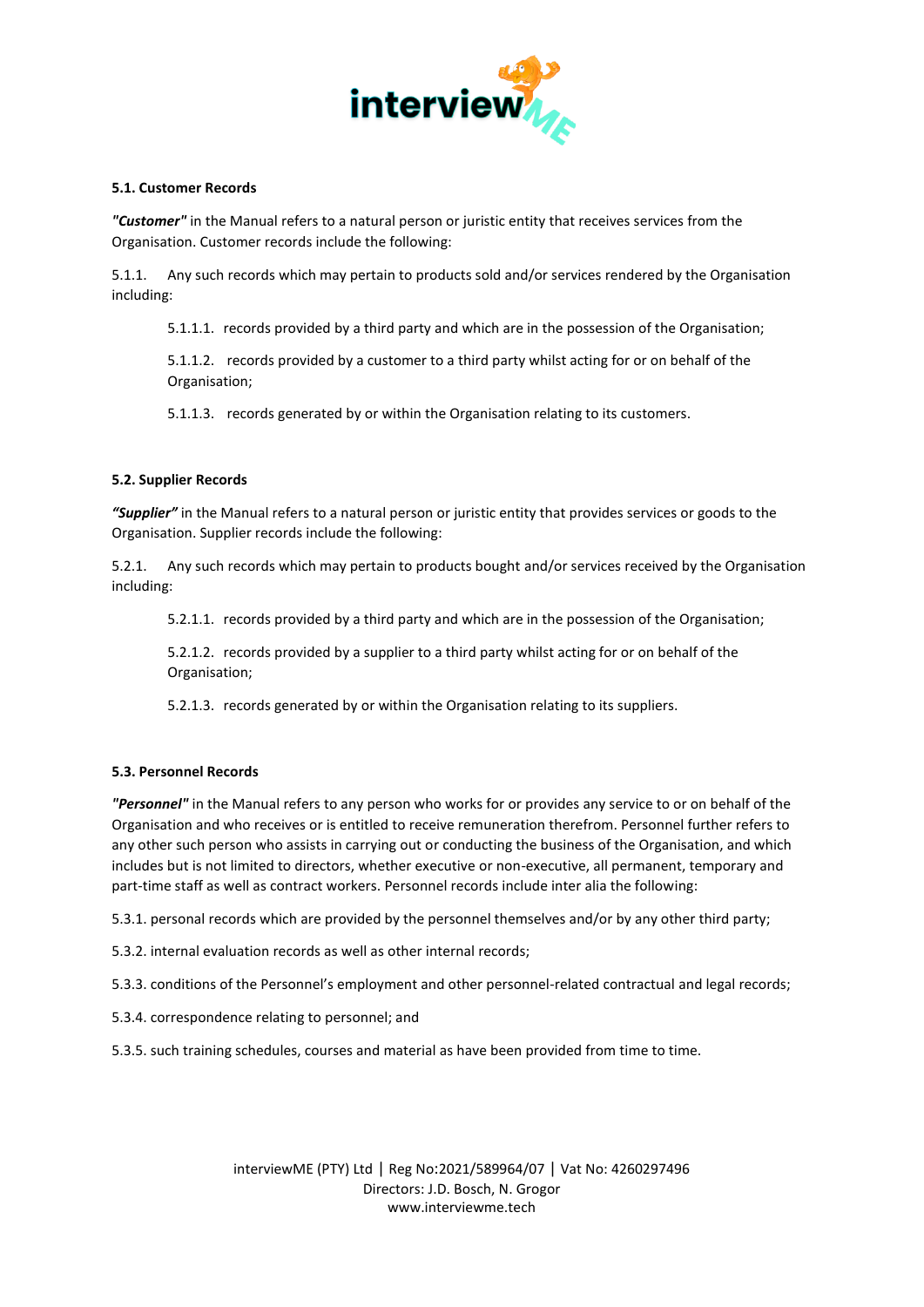

# **5.4. Private Body Records**

*"Private Body"* in this Manual refers to the Organisation, and these are records which include, but are not limited to, records pertaining to the affairs of the Organisation, and which include:

- 5.4.1. operational records;
- 5.4.2. databases;
- 5.4.3. financial records;
- 5.4.4. information technology systems and documents;
- 5.4.5. internal correspondence;
- 5.4.6. marketing records;
- 5.4.7. product and/or service records;
- 5.4.8. statutory records;
- 5.4.9. internal policies and procedures.

# **5.5. Records held by third parties as well as those which pertain to third parties**

5.5.1. Personnel, customer or private body records which are in the possession of another party on the Organisation's behalf;

5.5.2. Records held by the Organisation pertaining to other parties, including without limitation, correspondence, financial records, product and service records, contract records, and records which relate to the Organisation's suppliers, contractors and/or service providers.

# **6. GROUNDS FOR THE REFUSAL OF ACCESS TO RECORDS**

The Organisation may refuse a request for information on, inter alia, the basis of any of the following, as provided for in terms of Chapter 4 of the Act:

6.1. The mandatory protection of the privacy of a third party who is a natural person, to avoid the unreasonable disclosure of personal information which concerns such natural person, irrespective of whether such person is alive or deceased at the time of such request.

6.2. The mandatory protection of the commercial information of a third party, if the record contains:

6.2.1. trade secrets pertaining to a third party;

6.2.2. financial, commercial, scientific or technical information, other than trade secrets, of a third party, the disclosure of which would or could be likely to cause harm to the commercial or financial interests of that third party; or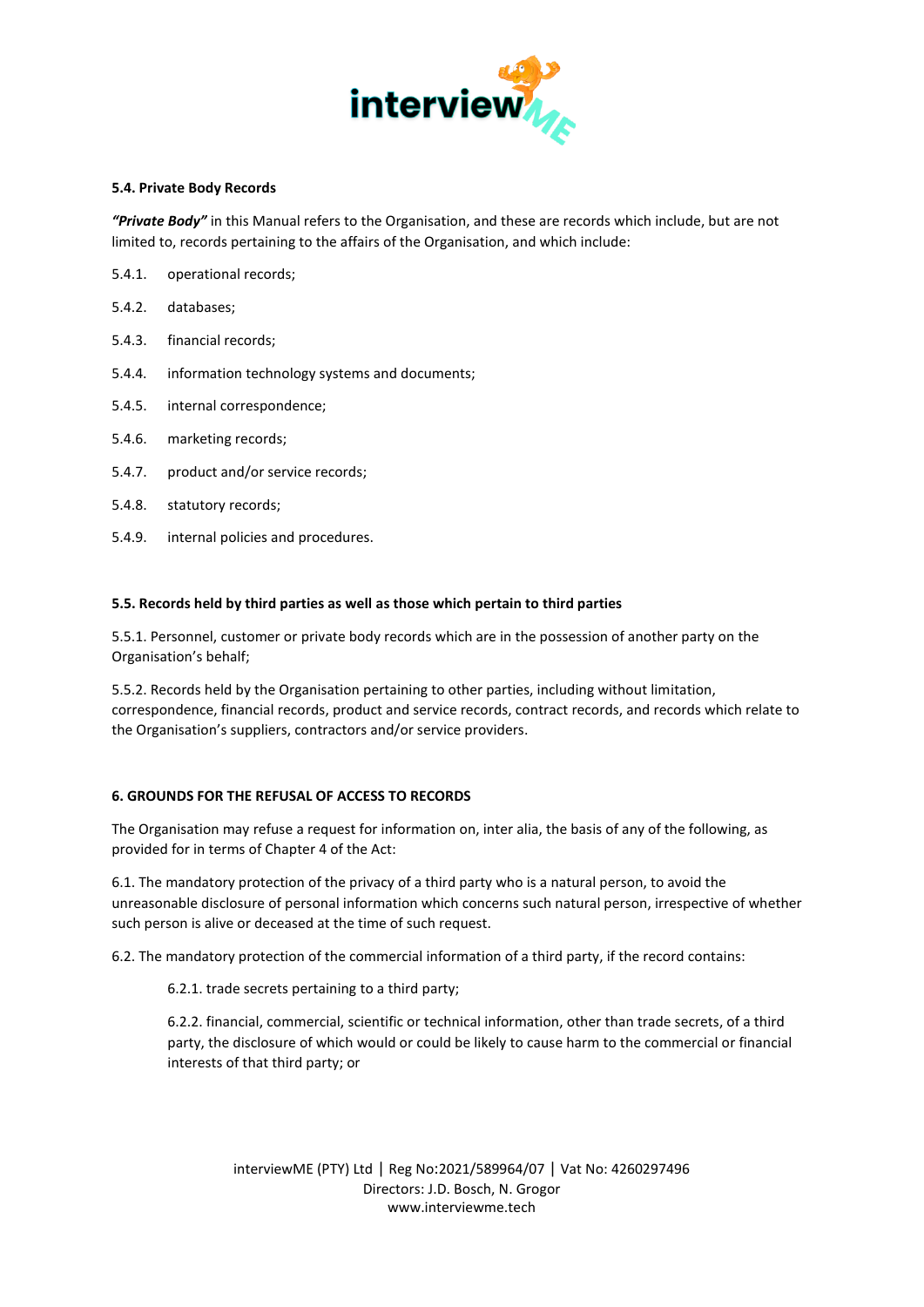

6.2.3. information supplied in confidence by a third party, the disclosure of which could reasonably be expected to put that third party at a disadvantage in contractual or other negotiations, or to prejudice that third party in commercial competition.

6.3. The mandatory protection of confidential information of third parties if disclosure would constitute an action for breach of a duty of confidence owed to that third party in terms of an agreement.

6.4. The mandatory protection of the safety of individuals, and the protection of property.

6.5. The mandatory protection of records which would be privileged from discloser in legal proceedings.

6.6. The protection of the Organisation's commercial activities which shall include but not be limited to records which contain:

6.6.1. the Organisation's trade secrets;

6.6.2. financial, commercial, customer, scientific or technical information, which, if disclosed could or would be likely to cause harm to the Organisation's commercial or financial interests;

6.6.3. information, the disclosure of which could reasonably be expected:

6.6.3.1. to put the Organisation at a disadvantage in contractual or other negotiations; or

6.6.3.2. to prejudice the Organisation in commercial competition.

6.6.4. computer programs owned by the Organisation and defined as such in terms of the Copyright Act, No 98 of 1978.

6.7. The mandatory protection of research information of the Organisation or a third party, if disclosure would expose the identity of the Organisation or the third party, the researcher or the subject matter of the research to serious disadvantage.

6.8. Requests for information that are, in the Organisation's reasonable opinion, manifestly frivolous or vexatious or which involve a substantial and unreasonable diversion of resources.

# **7. REQUEST PROCEDURE**

7.1. A requester requiring access to information held by the Organisation is to make such a request in the [prescribed form](https://interviewme.tech/interviewme-paia-record-request-form/) and submit the request, together with the prescribed fee and deposit, if applicable, to the Organisation's PAIA Head at the postal or physical address as set out in clause 2 above.

7.2. The [prescribed form,](https://interviewme.tech/interviewme-paia-record-request-form/) which is available on request from the PAIA Head, and which must be completed with enough particularity to enable the Organisation to identify:

- 7.2.1. the record/s requested;
- 7.2.2. the identity of the requester;
- 7.2.3. the form of access required, if the request is granted;
- 7.2.4. the postal address, fax number or email address of the requester.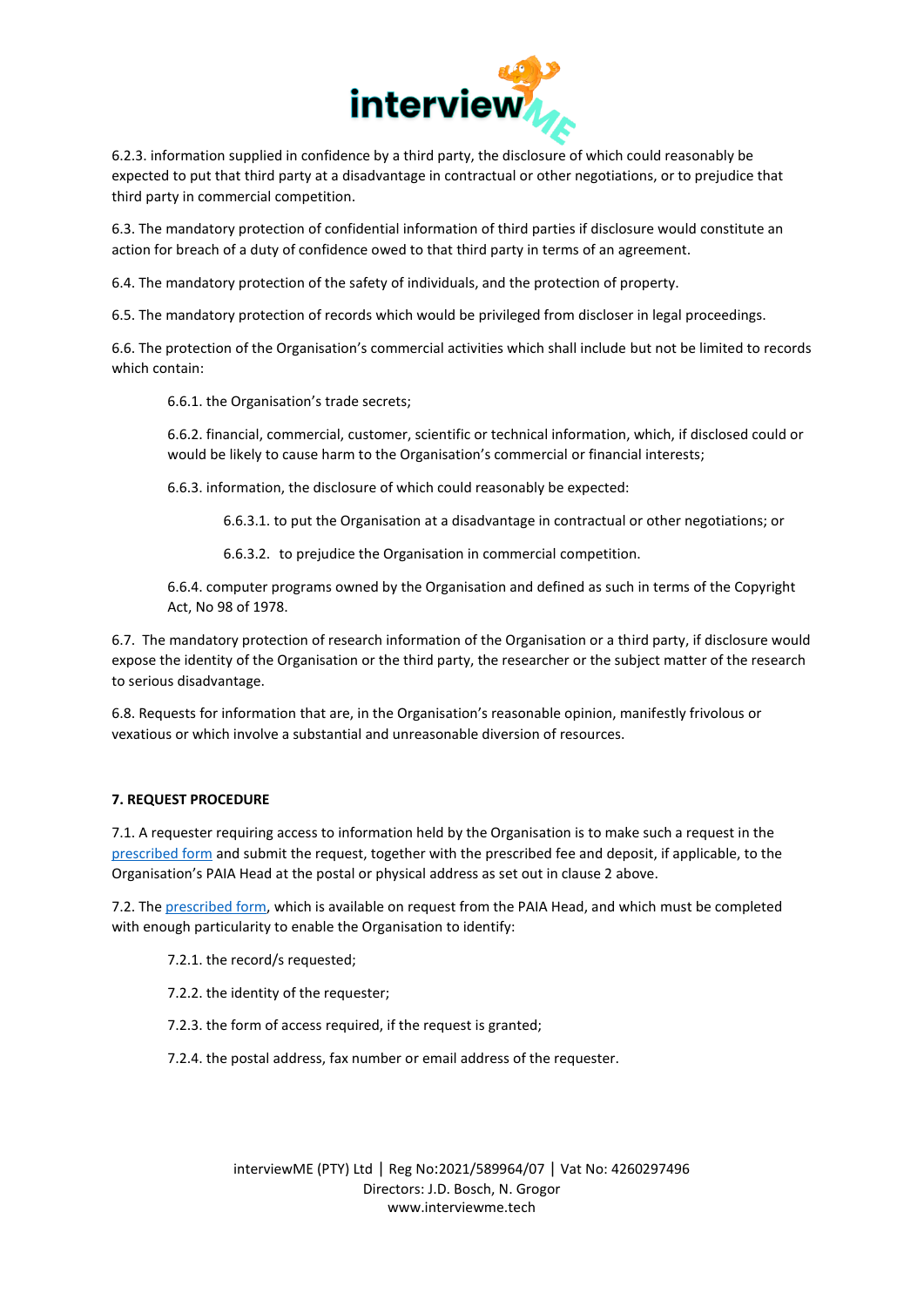

7.3. The requester must:

7.3.1. state that the record is required in order to exercise or protect a right; and

7.3.2. provide details of the nature of the right to be exercised or protected.

7.4. Subject to the Organisation's rights which pertain any extension as set out in the Act relating to extensions in terms of the Act, it will process the request within 30 (thirty) days of receipt of a request unless the requester has submitted special reasons to the Organisation, which the Organisation's reasonable satisfaction, support that the above time periods be dispensed with.

7.5. The Organisation will give the requestor written notice of its decision as to whether the request is granted, which written notice shall include the reasons for denying such request, should such request be declined.

7.6. The said 30 (thirty) day period may be extended for a further period not exceeding 30 (thirty) days if the request is for a large number of records, or the request requires a search for information which cannot reasonably be obtained within the original 30 (thirty) day period. The PAIA Head will notify the requester in writing should an extension be sought.

7.7. If a request is made on behalf of another person, such requester must submit, to the reasonable satisfaction of the Organisation, proof of the capacity in which the requester is making the request.

7.8. If an individual is unable to submit a request in the prescribed form on account of illiteracy or disability, such a person is entitled to make the request orally.

7.9. The requester is required to pay the prescribed fee, and deposit where applicable, before the request will be considered.

# **8. ACCESS TO RECORDS**

8.1. In terms of the Act, a requestor will only be given access to a record held by the Organisation if:

8.1.1. the record is required for the exercise or protection of a right;

8.1.2. the requestor has complied with all procedural requirements, set out herein and in terms of the Act, relating to a request for access to a particular record including making the request in the prescribed format; and

8.1.3. access to that record is not refused on a ground for refusal as provided for in terms of the Act.

# **9. REMEDIES AVAILABLE SHOULD THE ORGANISATION REFUSE A REQUEST**

# **9.1. Internal Remedies**

The Organisation does not have any internal remedies.